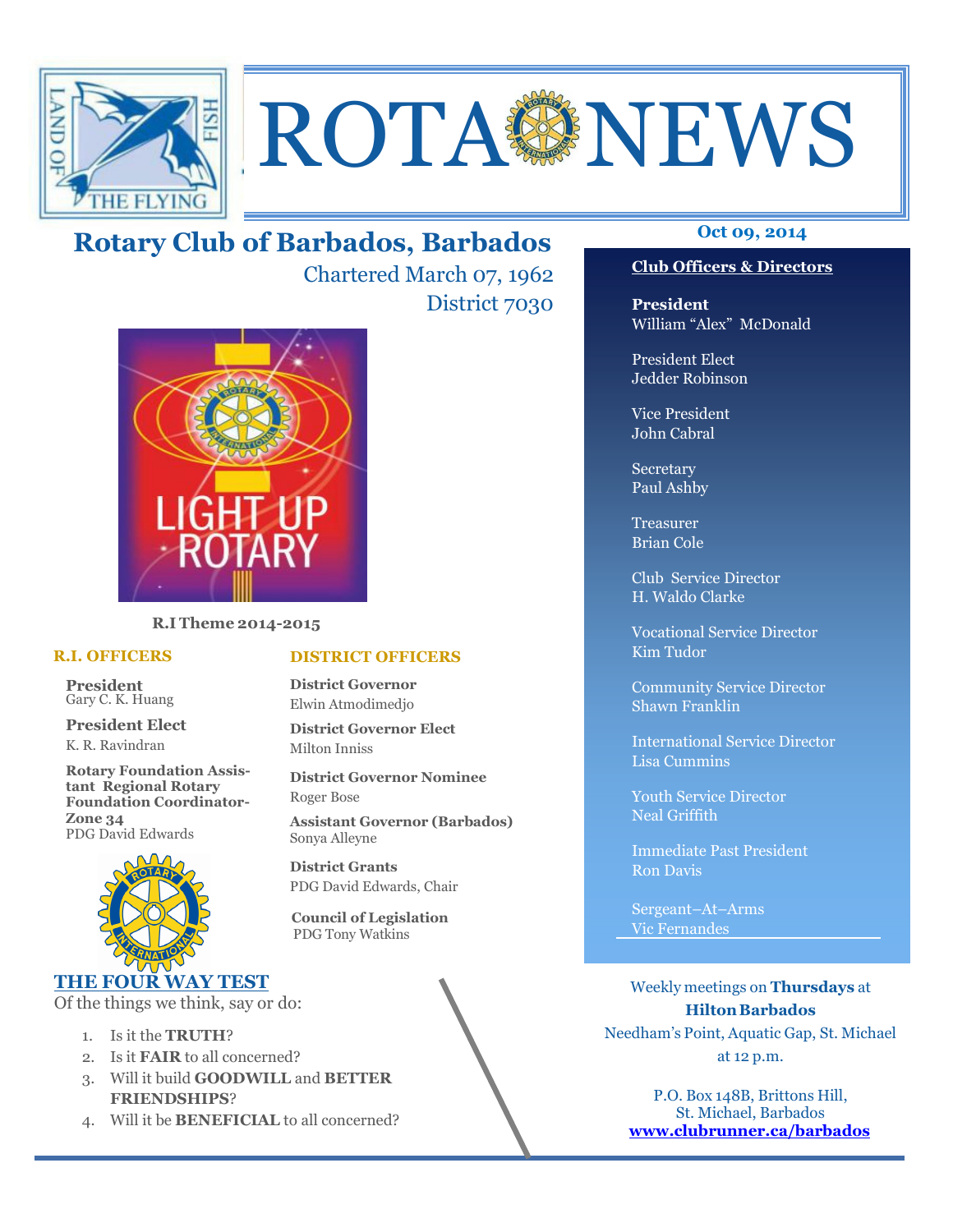### THE ROTARY CLUB OF BARBADOS WELCOMES ALL VISITING ROTARIANS AND GUESTS

### October is designated Vocational Service Month

Especially during this month we highlight the Second Object of Rotary - High ethical standards in business and professions, the recognition and the worthiness of all useful occupations, and the dignity of each Rotarian's occupation as an opportunity to serve society

### Today is a Business Meeting when the Board of Directors will give an update on the State of the Club

### Today, the Greeting Team is made up of former Directors Heather M. Tull and Dr. Carol Belgrave

HM Tull joined the Rotary Club of Barbados on October 18, 2007 having joined the Rotary Club of Central Port of Spain Trinidad, where she served as Sergeant at Arms in 1999 to late PDG Astra Da Costa. She joined the club in 1996. Her Classification is Attorney – At- Law – Civil,



At RCoB HMTull served on various committees and we well remember her work with the Pride of Workmanship Awards

Ceremony where audio visual presentations of the Awardees was introduced. HMTull produced and edited the magazine – Rotary in Barbados – 50 years of Service, and was honored as Rotarian of the Year 2011 – 2012 and awarded a PHF in 2012. She has attended RI Conventions in Montréal, New Orleans and Lisbon and District Conferences in Barbados (2011) and Martinique (2014). In the Rotary Spirit of Service above Self; HMTull has will-

ingly allowed her corporate space to be used for Board meetings in two consecutive years by both PP Tony Williams and PP Ron Davis

Dr Carol joined the RCoB on December 04, 2008. Her Classification is Dentistry. She was proposed by Dr. Ronald Ramsay.

Dr Carol is part of a small group of members who experienced the International work of Rotary before becoming a member of a club.

She was part of the Outgoing Group Study Exchange for April 2008 which was hosted

Dr. Carol has served as the Director of International Service for 2010 -2013 and was responsible for the introduction of the Sea For all Project which was one of the highlights of our 50<sup>th</sup> Anniversary Celebrations

She has served on the Interact/Rotraract Committee 2009-2010. She currently serves on the Bulletin and Guest Speaker Committees

### CELEBRATING THE WORK OF WOMEN IN ROTARY

### Rotary International -

by D 7530, West Virginia

Congratulations to  $\# Rotarv's$  Women of Action! They will be honored at The White House, 7 October, during a #RotaryDay.

The women are Marion Bunch, Deepa .Willingham, Bernadette Blackstock, Michelle Candland, Carolyn Jones, Ginger Vann, Jacqueline Parsons, Elizabeth Usovicz, Jane Winning, and Carol Butler.

### FOR THOSE WHO MISSED OCTOBER 02; HERE ARE THE HIGHLIGHTS.

A Moment of Silence was observed in memory of Mr. Frederick "Fred" Cozier, the father of Rotarian Steve. Mr. Cozier served as the first Secretary General of CARIFTA (CARICOM). He retired at 50 and when he died he was 94 years old.

There was the induction of Andrew Niven. He was introduced by PP Ron Davis. His Classification is Wholesale.

### A Promotion for the 2015 RI Convention was made by President Heitoru A. Kido of the RC São Paulo Independência, Brazil

The Guest Speaker HE Mrs. Victoria Dean, the British High Commission to Barbados and The Eastern Caribbean spoke on her *Impressions from a* small island (or ten things I've learnt about Barbados in ten months). She was introduced by Past President Sir Trevor.

Following is a summary of the presentation by BHC Dean.



Everyone told me when I was preparing to move here that Barbados was a LITTLE ENGLAND. And since then I've

heard that phrase plenty of times, along with others like "when England sneezes, Barbados gets a cold", or "well, after all, you gave us these rules and laws in the first place".

And on the one hand it is true - the connections between your country and mine run deep and wide. A huge contribution was made by Barbadians who moved to Britain in the 40s and 50s and kept Britain running – sometimes quite literally when you think of their roles in transport and in the NHS.

The number of people who have relatives living in the UK or who have lived there themselves. Who grew up listening to the BBC and still enjoy the World Service now. And the number of British people who come here year upon year, many of whom stay and make it their home.

I arrived in November and a day later was participating in the Remembrance Day service, laying a wreath, hearing the last post, standing in front of the Barbados Parliament building – all the trappings of a ceremony and culture that felt deeply familiar to me.

YET FOR ALL IT'S CONNECTEDNESS TO THE UK BARBA-DOS FEELS FIRMLY BAJAN, proud of it, and rightly so. My family and I are enjoying immensely having the opportunity to discover Bajan culture. We made conkies last independence day (we think the secret is to soak the raisins in rum first),

### Continued next page

### Meeting Details

Thursday, October 02, 2014 Sergeant-At-Arms: PP Vic Fernandes

- Attendance 65%
- Raffle \$245.00
- Winner Our Guest Speaker, BHC HE Victoria Dean
- Fines \$270.25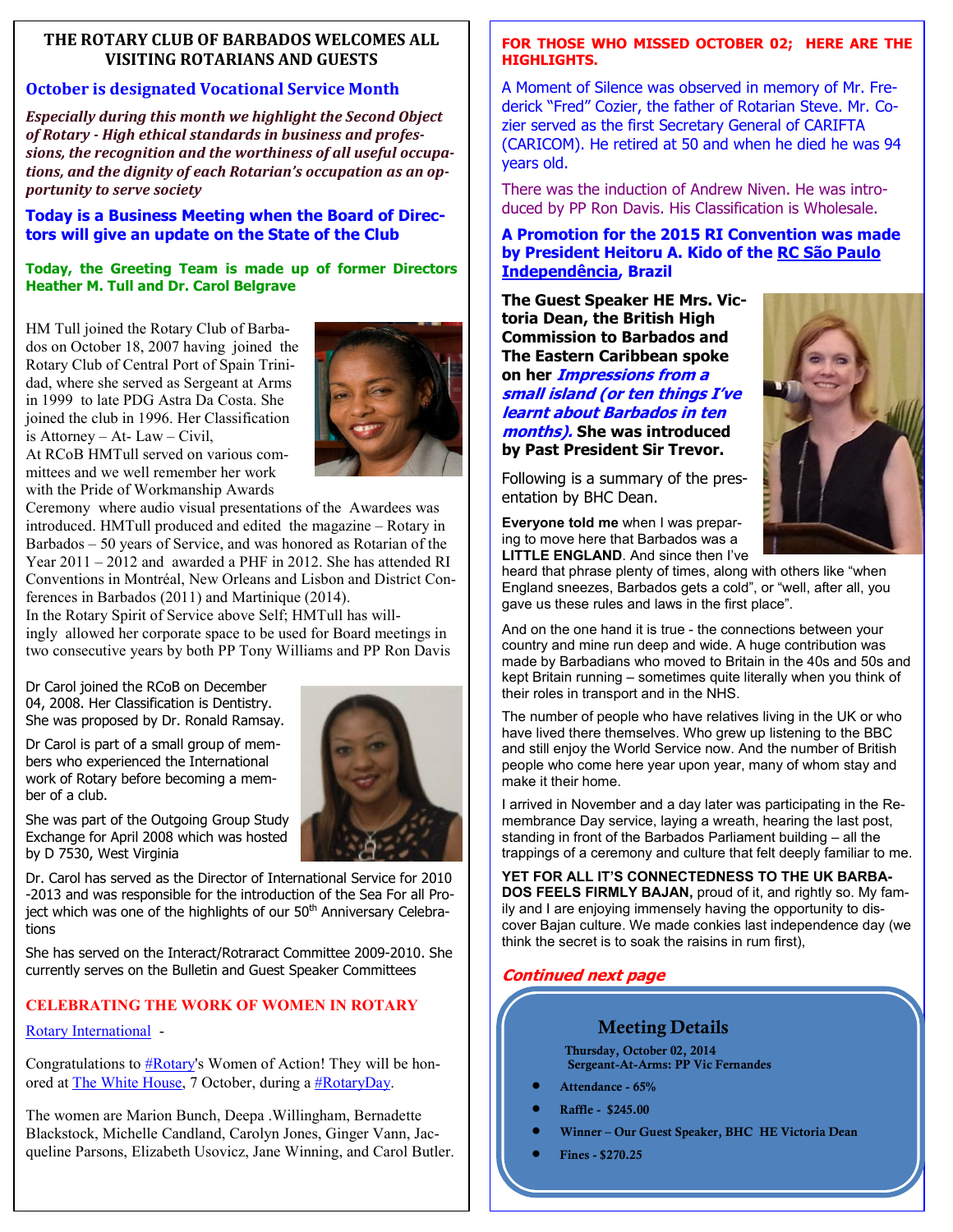### PRESENTATION BY HE BHC MRS. VICTORIA DEAN, CONT'D

We eat fish cutters from Cuz's at the weekend, we've raced at Bushy Park, released turtle hatchlings on Drill Hall beach, watched the sun set on the west coast and rise on the east coast, danced to Red Plastic Bag and the Mighty Gabby, got lost somewhere between St Thomas, St Joseph and St George on more than one occasion, marvelled at the history on show at the Garrison and Harrison's cave, at the nature on show at Welchman Hall Gully and Animal Flower cave, had more rum than I should mention, and loved every moment of it.

I find it almost impossible to tell my friends and relatives what sums up Barbados because it is an amalgam of so many special things.

And I am also developing my knowledge of broader **CARIBBEAN** DIVERSITY. When I lived in London I knew very little about what made each island of the Caribbean distinct and special. I, like so many others, would have struggled to pinpoint what made Jamaica Jamaica or how it differed from Grenada or St Lucia or Barbados. And yet each of the islands is very different and distinct; with its own food, music, traditions and vocabulary. It's my privilege as High Commissioner to be invited to attend national independence days in each of these, and as a result to see the huge variety as their distinct cultures are celebrated.

So what has struck me about Barbados? There are some important themes here.

I want to start with **EDUCATION**, often described as the cornerstone of Barbados' growth after independence from my country. The value placed on education here is fantastic, and an impressive achievement. There is real pride amongst school children. My daughter takes her school uniform here very seriously, in a way she didn't in the UK, and I love to see smartly dressed children heading home from school, dressed as ambassadors for their institution. UWI too is a great asset. I very much enjoyed understanding its story better at the  $50<sup>th</sup>$ anniversary celebrations this year. And of course I'm delighted too about the many students who choose to go and study in Britain. Our Chevening and Commonwealth scholarships, which we have increased in number as of this round, offer a fantastic opportunity to bright young scholars – future leaders – to go and study in the UK and to bring those skills back to Barbados. (Just a little plug there!)

And a word on **WOMEN AND GENDER**. And on that theme I shall be rather egocentric and start with me. Unusual. I am often surprised that people are surprised. There are plenty of women in government and in politics but not yet enough in business. But there are issues under the surface too which need addressing around domestic violence, sexual violence and the role models we offer to our young women – and in some ways more importantly – to young men growing up in Barbados today. I'll be giving a speech later this year on this very theme where I plan to talk to young women about anything being possible.

Alongside that CHARITY, FAMILY, CHURCH, GIVING. There are some old-school values at play which I want to acknowledge and celebrate here. I am very much struck by the importance of family here in Barbados. Funerals. Celebrations. Adverts in newspapers. Church gatherings. Clubs and societies, like this one. I am sure there are those, perhaps amongst you in this audience, who will tell me that this is nothing like what it used to be in the good old days. But in comparison to my own experience of life in big countries, and in large metropolises, this is an impressive feature of Barbadian society. There are of course also values here that I as British High Commissioner would like to see modernised. The death penalty. Corporal punishment. LGBT rights. This is difficult territory. These are issues which the UK has shifted on only in living memory. There are cultural issues at stake. And there are plenty who will be quick to point out that it is not the place of the former colonial power to tell an independent country how to run itself. And they'd be right. But these are in UK eyes fundamental human rights values. And on the values agenda we share so much with Barbados. I hope that I can continue to have a free and open debate about those issues during my time here.

**SIDS** 

## This presentation will conclude next week by Looking at Sport and

### PROFILES IN COMMUNITY SERVICE - #11 - SIR FRANK BLACKMAN, HONORARY ROTARIAN - BY RTN. DIANA



Sitting on the breezy patio of his Christ Church home, Sir Frank Blackman K.A., K.C.V.O., O. B. E. appears affable and content. He is Barbadian by birth and grew up in the city of Bridgetown relocating to Christ Church some 56 years ago.

Sir Frank's working life began in May 1944 when he entered the Civil Service as a "Long Grade Clerk" assigned to the Colonial Secretary's Office and after various promotions ended in July

1986 as Cabinet Secretary and Head of the Civil Service. His movement through such a journey found him being Clerk of the Legislative Council (before the existence of the Senate), Clerk of the Governor's Executive Committee and Permanent Secretary in the Prime Minister's Office, in the Ministry of Agriculture and in the Ministry of Social Services.

He has had some interesting experiences in the Public Service, including responsibility for the program for visits to Barbados by the Queen.

After his retirement from the Civil Service, Sir Frank became the first Ombudsman for Barbados. In this role, which he held from 1987-1993, he was responsible for dealing with complaints from members of the public who considered that they had been unfairly dealt with by the Government. It will be seen that he devoted almost all of his adult life to service to the people of the country.

He was invited, and accepted, to be an Honorary member of the Rotary Club of Barbados and was duly inducted as such in August 1990. He has had what he considers to be an honor and privilege of continuing in that role with the opportunity of further service to his Country.

Sir Frank has been a consistent Honorary member despite residing outside of Barbados between 1995 and 1996. The members approved the nomination for his continued membership during that time and he visited whenever he was in the Island. He is now fully back.

He is pleased to note that Rotary's members, from varied occupations, share with each other their experiences and a passion for giving. They "do" and "give" without undue publicity.

There have been two projects during his membership with which he was involved which still stand out in his mind. They are:

- A Club Sports Day at King George V Memorial Park, for young people.
- A mock Commonwealth Heads of Government meeting, also for young people.

The first good impression was made because of the unquestionable enjoyment of the participating children as well as of the Rotarians involved in the Sports Day. The second project provided an opportunity for children from some of our schools to communicate with children of schools in the expected participating countries for information about their countries.

Sir Frank has received the following Awards and Honors during his Civil Service Career:-

K. A. (Knight of St. Andrew) November 1985, K.C.V.O. (Knight Commander of the Royal Victorian Order) October 1985, O.B.E (Officer of the Order of the British Empire) January 1969, C.V.O. February 1975, M.B.E. 1964, The Queen's Jubilee Medal 1977, and The Queen's Coronation Medal 1953.